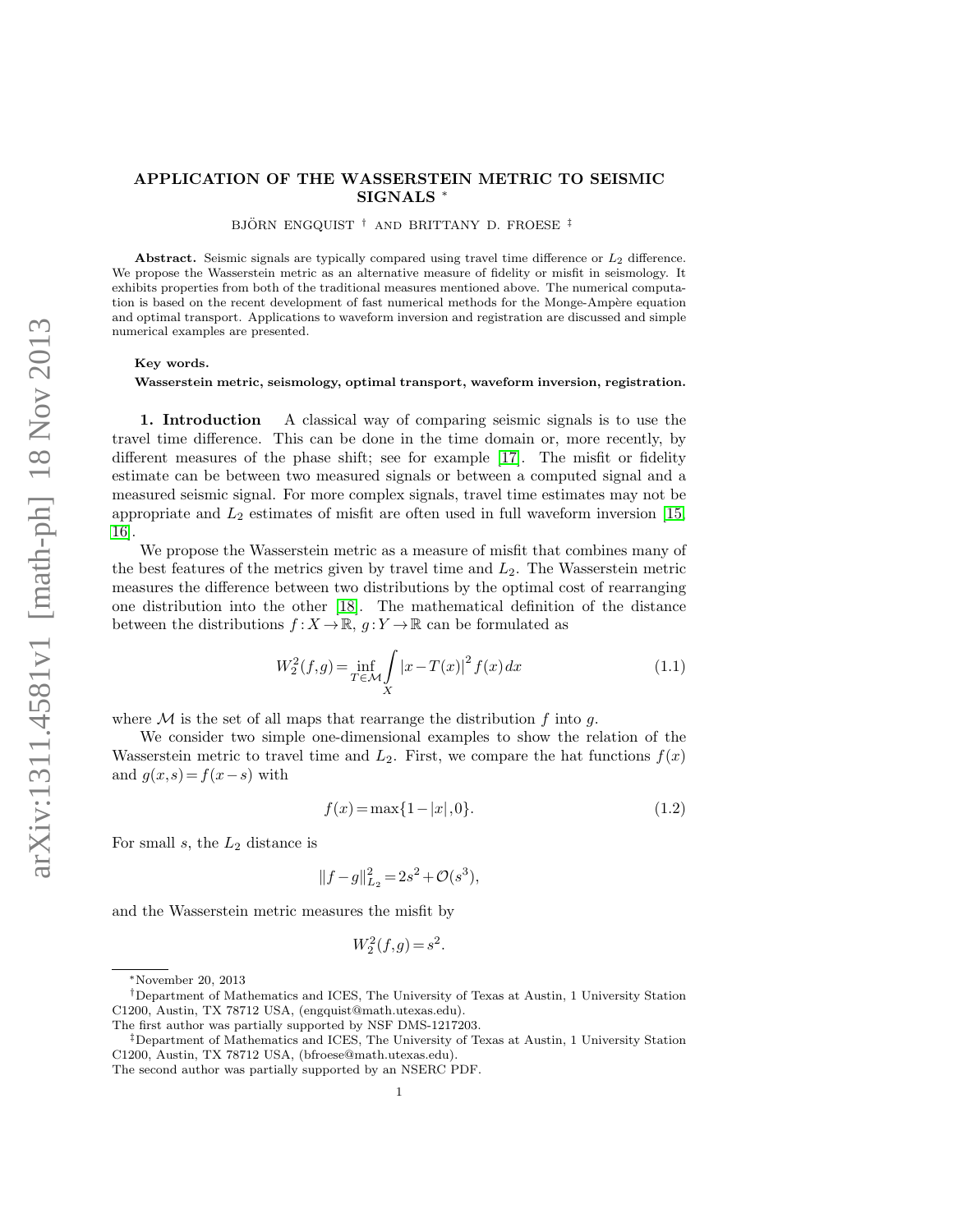For large  $s$ , on the other hand, the  $L_2$  distance is given by

$$
||f - g||_{L_2}^2 = ||f||_{L_2}^2 + ||g||_{L_2}^2 = 2,
$$

which is independent of s and of no value in minimisation. However, the Wasserstein distance preserves the ideal  $\mathcal{O}(s^2)$  scaling.

For an example that better resembles seismic signals, consider the misfit between the simple wavelet f in Figure [1.1\(a\)](#page-2-0) and another wavelet shifted by a distance s. Figures [1.1\(b\)-](#page-2-1)[1.1\(c\)](#page-2-2) clearly illustrate the advantage of using the Wasserstein distance in minimisation processes.

Earlier algorithms for the numerical computation of the Wasserstein distance required a large number of operations [\[3,](#page-9-4) [4,](#page-9-5) [1\]](#page-9-6). The optimal transportation problem can be rigorously related to the following Monge-Ampère equation  $[5, 14]$  $[5, 14]$ , which enables the construction of more efficient methods for computing the Wasserstein distance.

<span id="page-1-0"></span>
$$
\begin{cases} \det(D^2u(x)) = f(x)/g(\nabla u(x)) + \langle u \rangle, & x \in X \\ \nabla u(X) = Y \\ u \text{ is convex.} \end{cases}
$$
 (1.3)

The Wasserstein distance is then given by

$$
W_2^2(f,g) = \int_X |x - \nabla u(x)|^2 f(x) dx.
$$
 (1.4)

There are now fast and robust numerical algorithms for the solution of [\(1.3\)](#page-1-0), and thus for the computation of  $W_2^2$  [\[2\]](#page-9-9).

The solution  $u$  of the Monge-Ampère equation contains additional information since the vector  $\nabla u(x) - x$  indicates which parts of the distributions f and g are connected under the optimal transport map. This information is useful for problems in image registration [\[13\]](#page-9-10), meteorology [\[7\]](#page-9-11), mesh generation [\[6\]](#page-9-12), reflector design [\[12\]](#page-9-13), and astrophysics [\[8\]](#page-9-14). As we will see, it can also be of great value in seismology.

2. Challenges in application to seismology While the Wasserstein distance has many excellent properties, there remain challenges that need to be addressed due to the specific nature of seismic signals. Some of these difficulties come from the formulation of the Wasserstein metric and some from the numerical algorithm used to solve the Monge-Ampère equation.

**2.1. Positivity** The Wasserstein metric requires  $f, g \ge 0$ , which is typically not the case with seismic signals. This could be achieved by adding positive constants to f and g, but this would distort the optimal transportation map. Another option is to compare envelopes of the functions. We have chosen to compare separately the positive and negative parts of  $f = f^+ - f^-$ ,  $g = g^+ - g^-$ , then add the results. Then the misfit we compute is

$$
W_2^2(f^+,g^+) + W_2^2(f^-,g^-).
$$

**2.2. Mass conservation** The Wasserstein metric also requires that mass is conserved,

$$
\int\limits_X f(x) \, dx = \int\limits_Y g(y) \, dy.
$$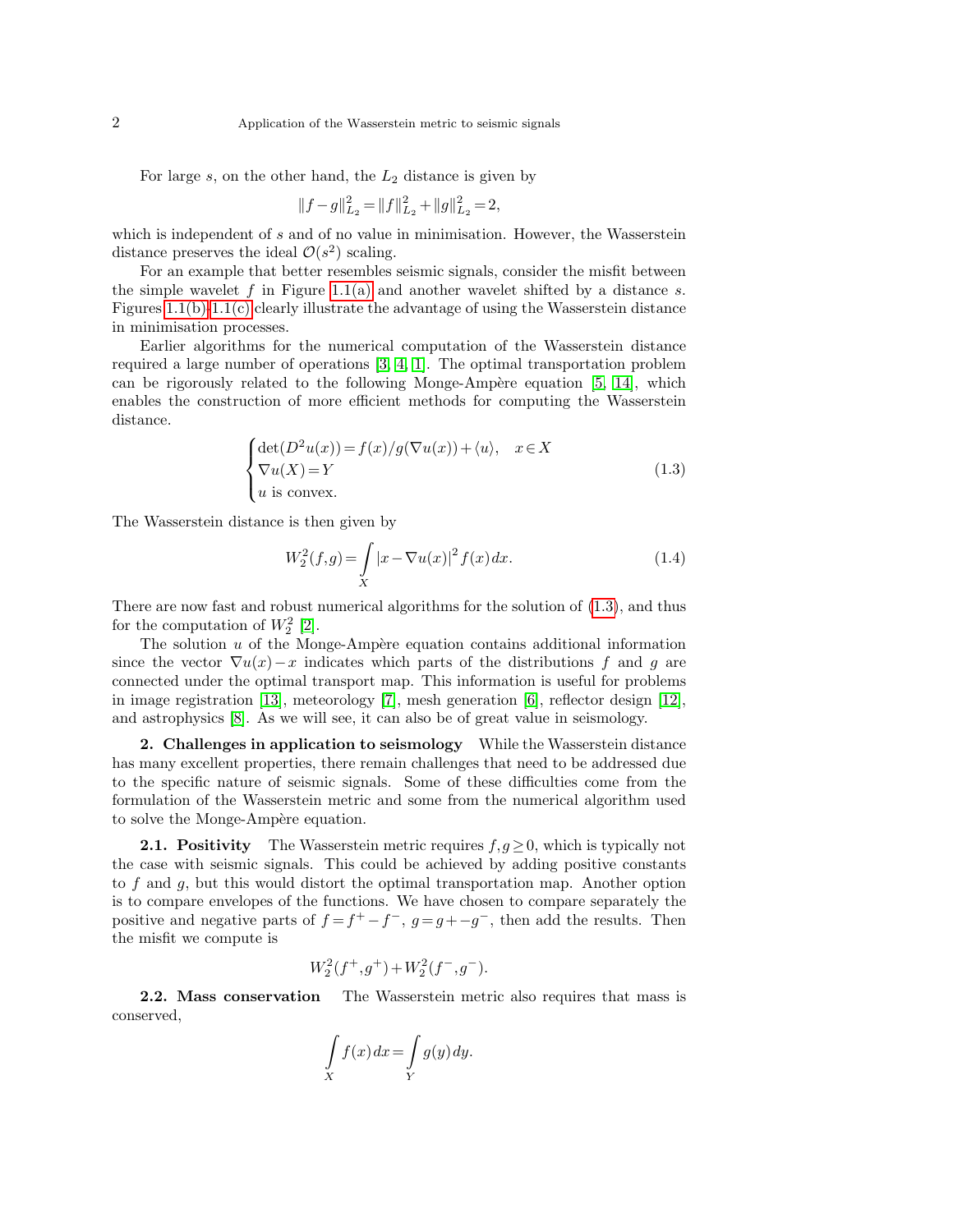<span id="page-2-0"></span>

<span id="page-2-3"></span><span id="page-2-2"></span><span id="page-2-1"></span>FIG. 1.1. [\(a\)](#page-2-0) A wavelet profile  $f(x)$ . The distances between  $f(x)$  and  $g(x) = f(x-s)$  measured by [\(b\)](#page-2-1)  $L_2^2(f,g)$ , and [\(c\)](#page-2-2)  $W_2^2(f^+,g^+) + W_2^2(f^-,g^-)$ .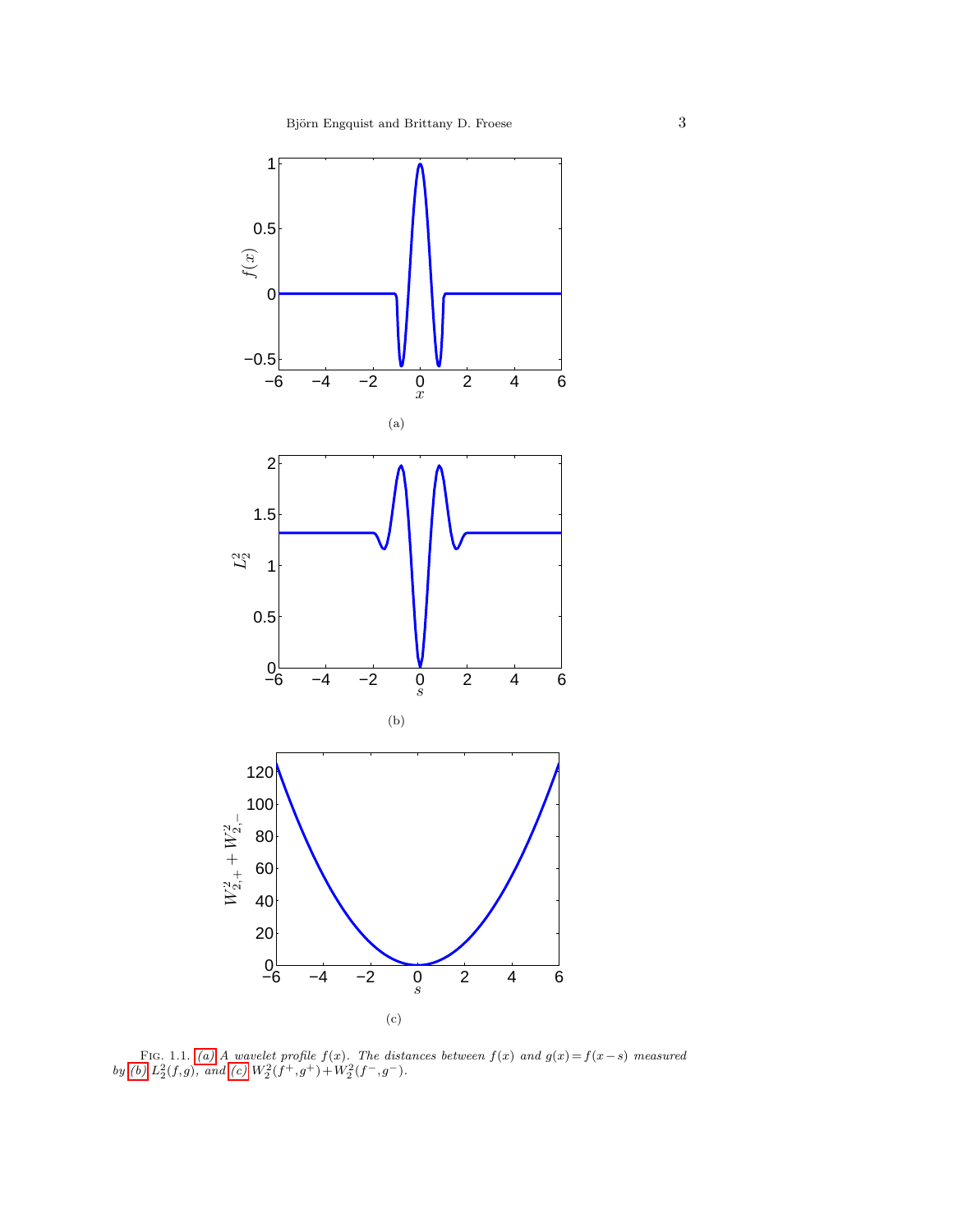This can be achieved most easily by a simple constant scaling of the densities f and  $g$ .

Other scalings are also possible when additional information about the distribution is available. For instance, if the signals  $f$  and  $g$  are close to each other, with each consisting of two separate components, we could rescale the components separately. This would reduce the risk that the optimal transportation plan  $T(x)$  could transport some mass between separate components, which may not be desirable in certain applications.

2.3. Convexity Other challenges come from the solution of the Monge-Ampère equation. In particular, the set Y where the target density  $q(y)$  is positive must be convex. This can be accomplished by first selecting a convex set  $\tilde{Y}$  containing Y, then preprocessing the data as follows,

$$
\tilde{g}^+(y) = \begin{cases} g^+(y) + \theta, & y \in \tilde{Y}^+ \\ 0, & \text{otherwise.} \end{cases}
$$
\n(2.1)

Here  $\theta > 0$ ,  $\tilde{Y}^+$  is a convex set containing the support of  $g^+$ , and the same type of transformation can be applied to the other components  $f^+, f^-, g^-$ . In the examples below, we choose the convex sets to be rectangles. This θ-layer will introduce a small amount of artificial transport into and out of the layer. To reduce distortion of the optimal transportation plan, we will choose all rectangles to have the same size, with each one centred at the centre of mass of the corresponding distribution. If the optimal transportation plan itself is of interest, we can reduce some of the artificial transport by thresholding the transport vectors  $\nabla u(x)-x$  to zero in the layer.

**2.4. Regularity** The numerical method used to solve the Monge-Ampère equation also requires that the ratio  $f(x)/g(y)$  is Lipschitz continuous in the y variable. This leads to the requirement that  $\theta$  cannot be too small, particularly if there are regions where  $q = 0$  and the corresponding gradient is not small. Appropriate choice of  $\theta$  and convolution of g (and f for symmetry) with a regularising kernel will ensure the success of the numerical method.

3. Numerical algorithm We describe here a two-dimensional form of the algorithm we use to solve the Monge-Ampère equation. The method is based on the following variational characterisation of the Monge-Ampère equation  $(1.3)$  combined with the convexity constraint [\[9,](#page-9-15) [10\]](#page-9-16).

$$
\det^{+}(D^{2}u) = \min_{\{\nu_{1},\nu_{2}\}\in V} \{ \max\{u_{\nu_{1},\nu_{1}},0\} \max\{u_{\nu_{2},\nu_{2}},0\} + \min\{u_{\nu_{1},\nu_{1}},0\} + \min\{u_{\nu_{2},\nu_{2}},0\} \}
$$
\n(3.1)

where V is the set of all orthonormal bases for  $\mathbb{R}^2$ . The transportation constraint  $\nabla u(X) = Y$  can be re-expressed as the Hamilton-Jacobi equation

<span id="page-3-0"></span>
$$
H(\nabla u(x)) = 0, \quad x \in \partial X \tag{3.2}
$$

where  $H(y)$  is the signed distance to the convex target set Y [\[2\]](#page-9-9).

The discretisation described below leads to a large system of nonlinear equations, which is solved using Newton's method. The linear equations arising in each Newton iteration are solved using a direct sparse solver. In a typical example, fewer than ten iterations are required for convergence.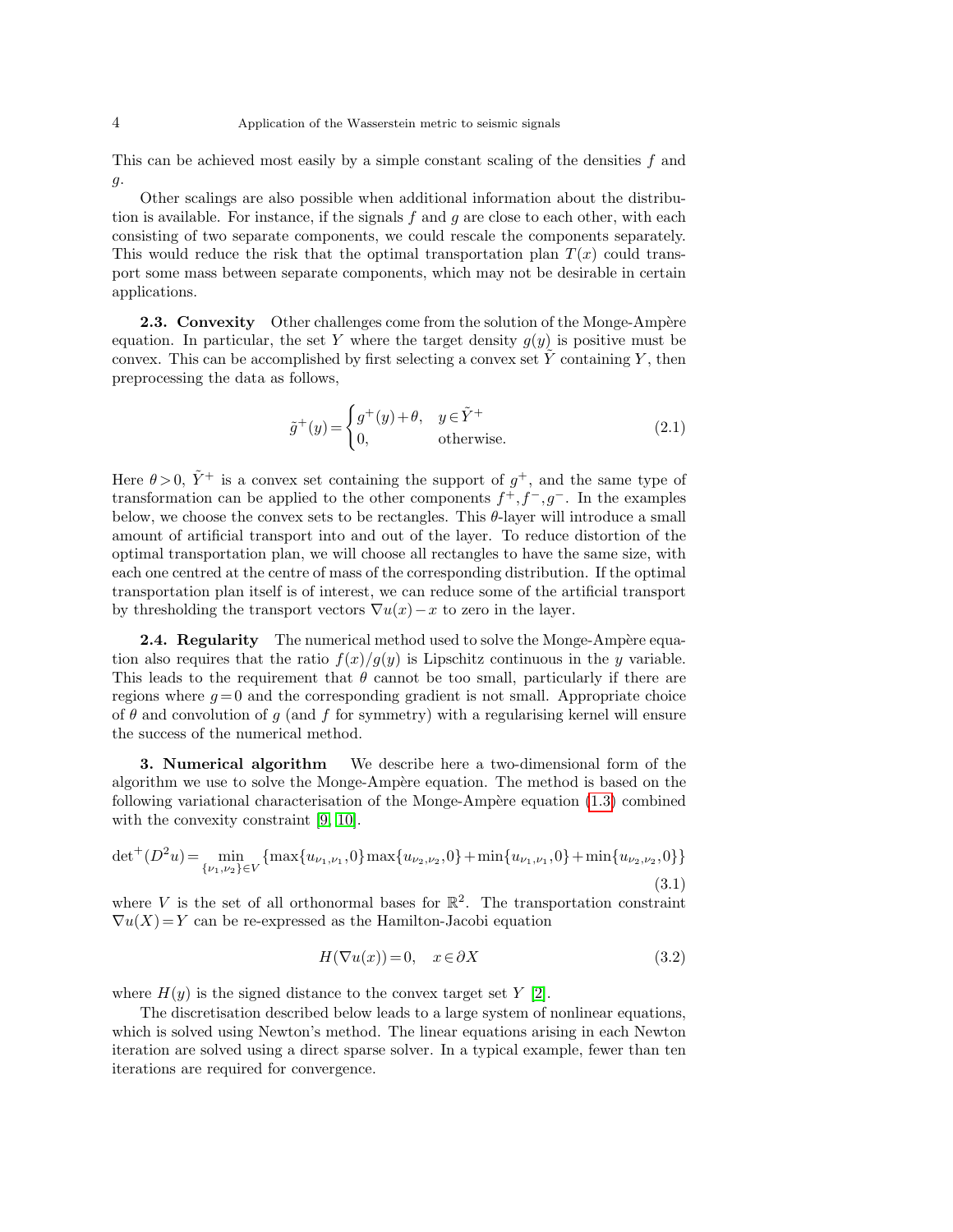3.1. Monotone approximation of the Monge-Ampère equation  $E_{\text{quad}}$ tion [\(3.1\)](#page-3-0) can be discretised by computing the minimum over finitely many directions  $\{\nu_1,\nu_2\}$ , which may require the use of a wide stencil. For simplicity and brevity, we describe a compact version of the scheme and refer to [\[10\]](#page-9-16) for complete details.

We begin by introducing the finite difference operators

$$
[\mathcal{D}_{x_1x_1} u]_{ij} = \frac{1}{dx^2} (u_{i+1,j} + u_{i-1,j} - 2u_{i,j})
$$
  
\n
$$
[\mathcal{D}_{x_2x_2} u]_{ij} = \frac{1}{dx^2} (u_{i,j+1} + u_{i,j-1} - 2u_{i,j})
$$
  
\n
$$
[\mathcal{D}_{x_1} u]_{ij} = \frac{1}{2dx} (u_{i+1,j} - u_{i-1,j})
$$
  
\n
$$
[\mathcal{D}_{x_2} u]_{ij} = \frac{1}{2dx} (u_{i,j+1} - u_{i,j-1})
$$
  
\n
$$
[\mathcal{D}_{vv} u]_{ij} = \frac{1}{2dx^2} (u_{i+1,j+1} + u_{i-1,j-1} - 2u_{i,j})
$$
  
\n
$$
[\mathcal{D}_{v+v} u]_{ij} = \frac{1}{2dx^2} (u_{i+1,j-1} + u_{i+1,j-1} - 2u_{i,j})
$$
  
\n
$$
[\mathcal{D}_{v} u]_{ij} = \frac{1}{2\sqrt{2}dx} (u_{i+1,j+1} - u_{i-1,j-1})
$$
  
\n
$$
[\mathcal{D}_{v+} u]_{ij} = \frac{1}{2\sqrt{2}dx} (u_{i+1,j-1} - u_{i-1,j+1}).
$$

In the compact version of the scheme, the minimum in [\(3.1\)](#page-3-0) is approximated using only two possible values. The first uses directions aligning with the grid axes.

$$
MA_1[u] = \max \{ \mathcal{D}_{x_1x_1}u, \delta \} \max \{ \mathcal{D}_{x_2x_2}u, \delta \}
$$
  
- min{ $\mathcal{D}_{x_1x_1}u, \delta$ } - min{ $\mathcal{D}_{x_2x_2}u, \delta$ } -  $f/g(\mathcal{D}_{x_1}u, \mathcal{D}_{x_2}u) - u_0.$  (3.3)

Here dx is the resolution of the grid,  $\delta > K\Delta x/2$  is a small parameter that bounds second derivatives away from zero,  $u_0$  is the solution value at a fixed point in the domain, and K is the Lipschitz constant in the y-variable of  $f(x)/g(y)$ .

For the second value, we rotate the axes to align with the corner points in the stencil, which leads to

$$
MA_2[u] = \max\{\mathcal{D}_{vv}u, \delta\} \max\{\mathcal{D}_{v\perp v\perp}u, \delta\} - \min\{\mathcal{D}_{vv}u, \delta\} - \min\{\mathcal{D}_{v\perp v\perp}u, \delta\}
$$

$$
-f/g\left(\frac{1}{\sqrt{2}}(\mathcal{D}_v u + \mathcal{D}_{v\perp}u), \frac{1}{\sqrt{2}}(\mathcal{D}_v u - \mathcal{D}_{v\perp}u)\right) - u_0. \quad (3.4)
$$

Then the compact monotone approximation of the Monge-Ampère equation is

$$
-\min\{MA_1[u], MA_2[u]\} = 0.\tag{3.5}
$$

3.2. Monotone approximation of the Hamilton-Jacobi boundary condition We describe the boundary conditions in the special case where the source and target sets are rectangles and refer to [\[2\]](#page-9-9) for details of the more general setting. In this setting, the Hamilton-Jacobi equation can be written as the Neumann boundary condition

$$
u_{x_1}(x_1^{min}) = y_1^{min}, u_{x_1}(x_1^{max}) = y_1^{max}, u_{x_2}(x_2^{min}) = y_2^{min}, u_{x_2}(x_2^{min}) = y_2^{min}, \qquad (3.6)
$$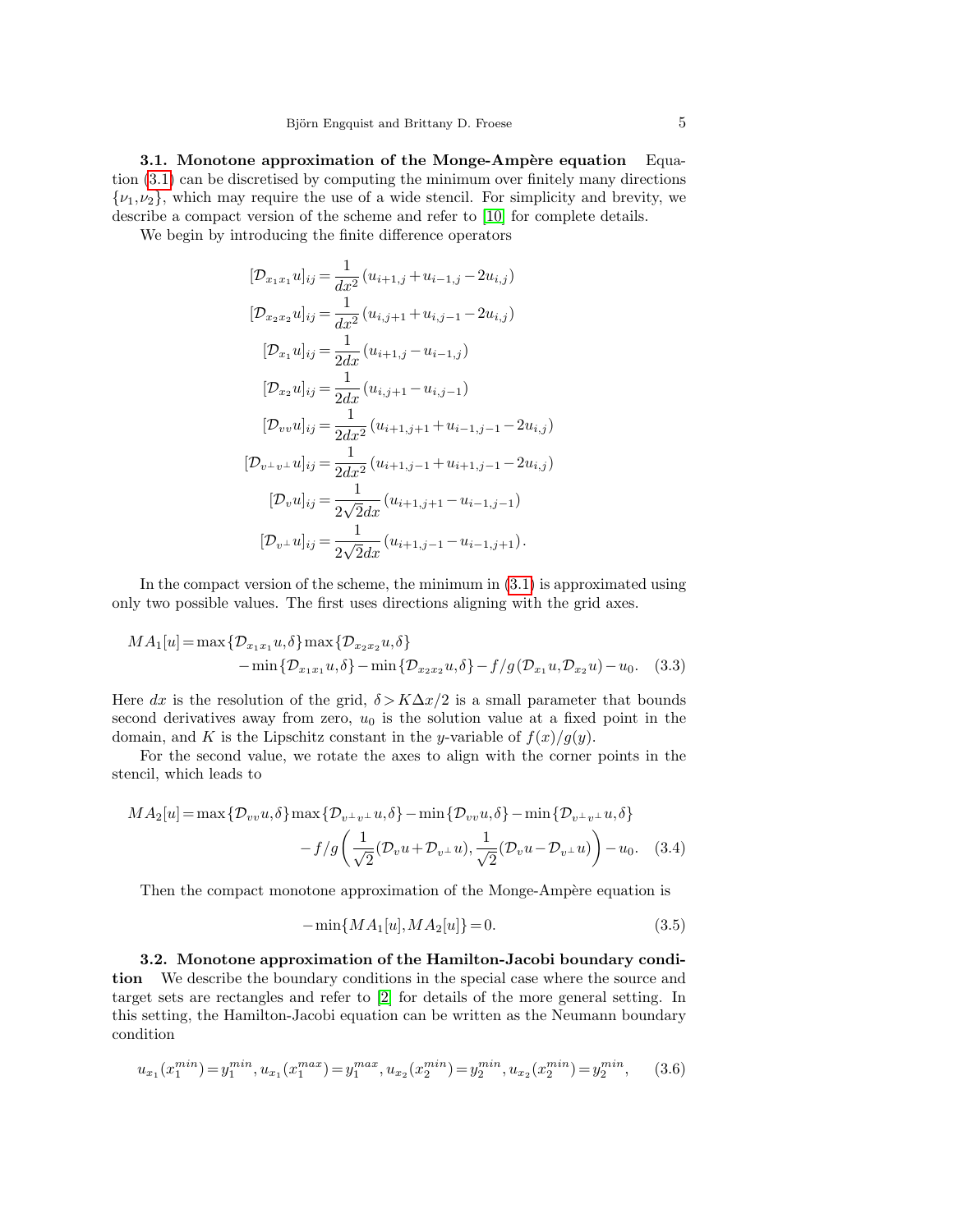which transports each side of the domain  $X$  to the corresponding side of the target rectangle Y. A monotone discretisation is easily constructed; on the left side of the domain, for example,

$$
\frac{u_{2,j} - u_{1,j}}{dx} = y_1^{min}.\tag{3.7}
$$

**3.3. Filtered approximation** For improved accuracy, we can combine the monotone scheme  $F_M$  just described with a scheme that is formally more accurate  $F_A$ . A second-order scheme is easily constructed using a centred difference discretisation of the two-dimensional Monge-Ampère equation

$$
u_{xx}u_{yy} - u_{xy}^2 = f/g(u_x, u_y)
$$

and a one-sided second-order approximation of the Neumann boundary conditions. We introduce a filter such as

$$
S(x) = \begin{cases} x & |x| \le 1 \\ 0 & |x| \ge 2 \\ -x + 2 & 1 \le x \le 2 \\ -x - 2 & -2 \le x \le -1. \end{cases} \tag{3.8}
$$

Then a convergent, higher-order scheme is given by

$$
F_F[u] = F_M[u] + \epsilon S\left(\frac{F_A[u] - F_M[u]}{\epsilon}\right). \tag{3.9}
$$

In many cases, the higher order accuracy can be achieved even when the filtered scheme is based on a compact monotone scheme; see [\[11\]](#page-9-17).

## 4. Numerical examples for a two-layer material

We consider the example of the response from a two-layer material width upper and lower depths  $d_1, d_2$  and wave speeds  $v_1, v_2$  respectively; see Figure [4.1\(a\).](#page-6-0) Typical seismic signals are pictured in Figure  $4.1(b)-4.1(c)$  $4.1(b)-4.1(c)$  in the offset-time domain. After preprocessing, we compute the optimal transportation plan between these two distributions.

4.1. Inversion One potential application of optimal transportation is full waveform inversion. To accomplish this, it is necessary to determine the unknown parameters that minimise the misfit between the observed and synthetic signals. In this example, the unknown parameters are  $d_1, d_2, v_1, v_2$ . To demonstrate the advantage of the Wasserstein metric as a measure of misfit, we fix one signal  $g$  that is computed using  $d_1 = 1, d_2 = 0.5, v_1 = 1, v_2 = 1.5$ . We then compute the distance  $W_2^2(f, g)$ , where f is computed for a range of different parameter values. We plot several cross-sections of this distance in Figure [4.2.](#page-7-0) For comparison, we also plot several cross-sections of the  $L_2^2$  distance  $||f-g||_{L_2}^2$ . It is clear that the Wasserstein distance is much more suitable for minimisation. In preliminary computations, the minimisation has been successfully accomplished using a simple Matlab implementation of the Nelder-Mead simplex method.

4.2. Registration A second application we have in view is seismic registration. With this in mind, we consider the (scaled) displacement vectors  $\nabla u(x)-x$ , which are pictured in Figure  $4.1(d)$ . This figure indicates that the two components of the initial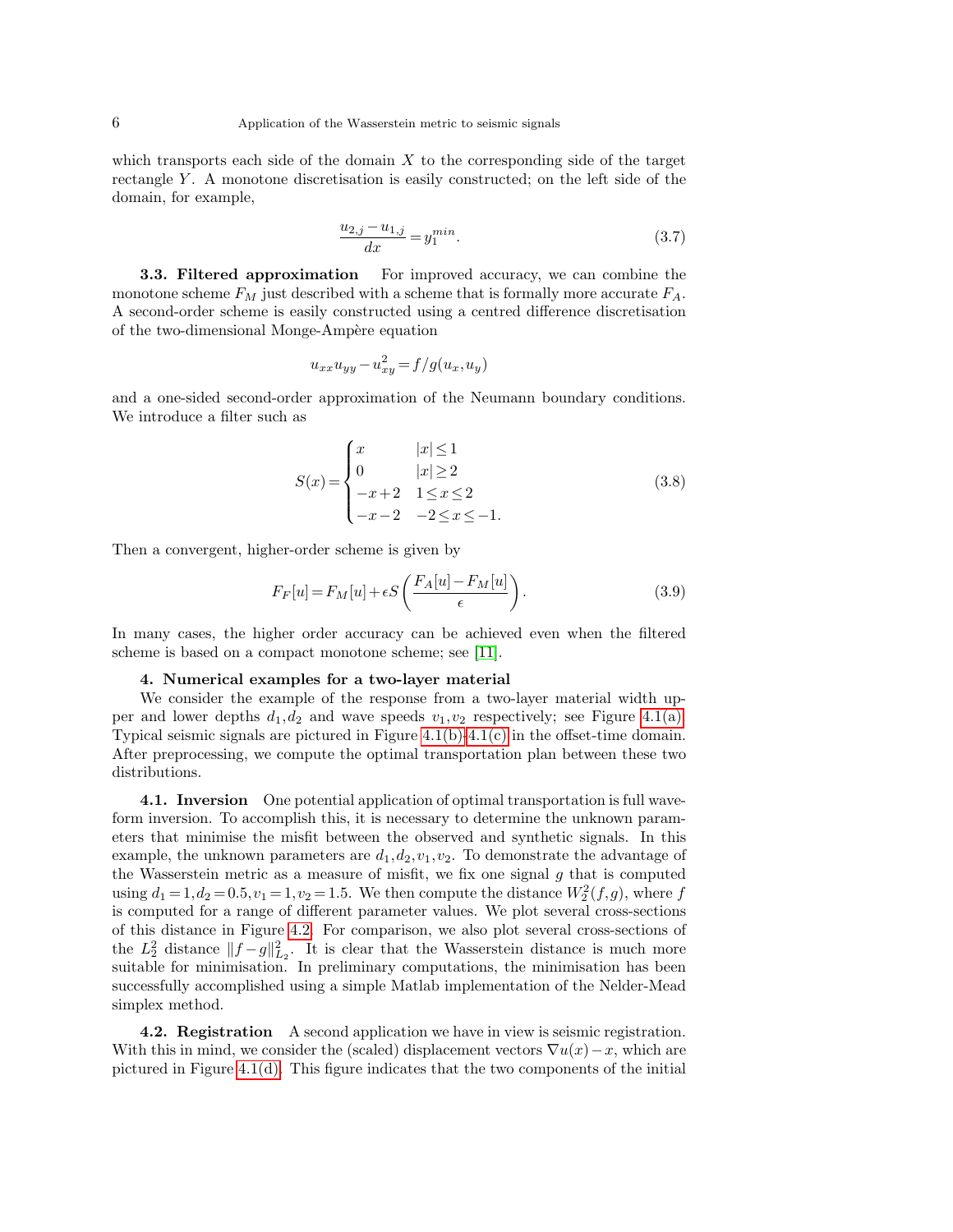distribution are being transported towards the two corresponding components of the target distribution. (The small amount of artificial transport due to the preprocessing is truncated to zero). The vector  $\nabla u(x)-x$  then gives the connection between f and g and  $\det(D^2u)$  can be used to measure the registered amplitude difference.

<span id="page-6-1"></span><span id="page-6-0"></span>

<span id="page-6-2"></span>FIG. 4.1. [\(a\)](#page-6-0) A two-layer material,  $(b)$ ,  $(c)$  seismic signals from different materials, and [\(d\)](#page-6-3) the displacement  $\nabla u(x)-x$  coming from the optimal transportation map that defines registration between the two signals.

**4.3. Noise** The  $W_2$  metric is highly robust to noise. The difference between a noisy signal

<span id="page-6-3"></span>
$$
f(x) + h(x) > 0, \quad \mathbb{E}[h(x)] = 0
$$

and the clean signal  $f(x) > 0$  is typically minimal owing to the strong cancellation between nearby positive and negative values of  $h(x)$ . The  $L_2$  difference  $||h||_{L_2}$  is typically substantially larger.

To demonstrate the insensitivity to noise, we repeat the computation of the  $W_2^2(f(x),f(x-s))$  distance for the wavelet profiles in Figure [1.1.](#page-2-3) However, this time we add uniform random noise into either the source distribution  $f$  or both distributions f, g. While the noise has a clear effect on the computed values of the  $L<sub>2</sub><sup>2</sup>$  difference, the  $W_2^2$  distance computed between the noisy profiles is nearly indistinguishable from the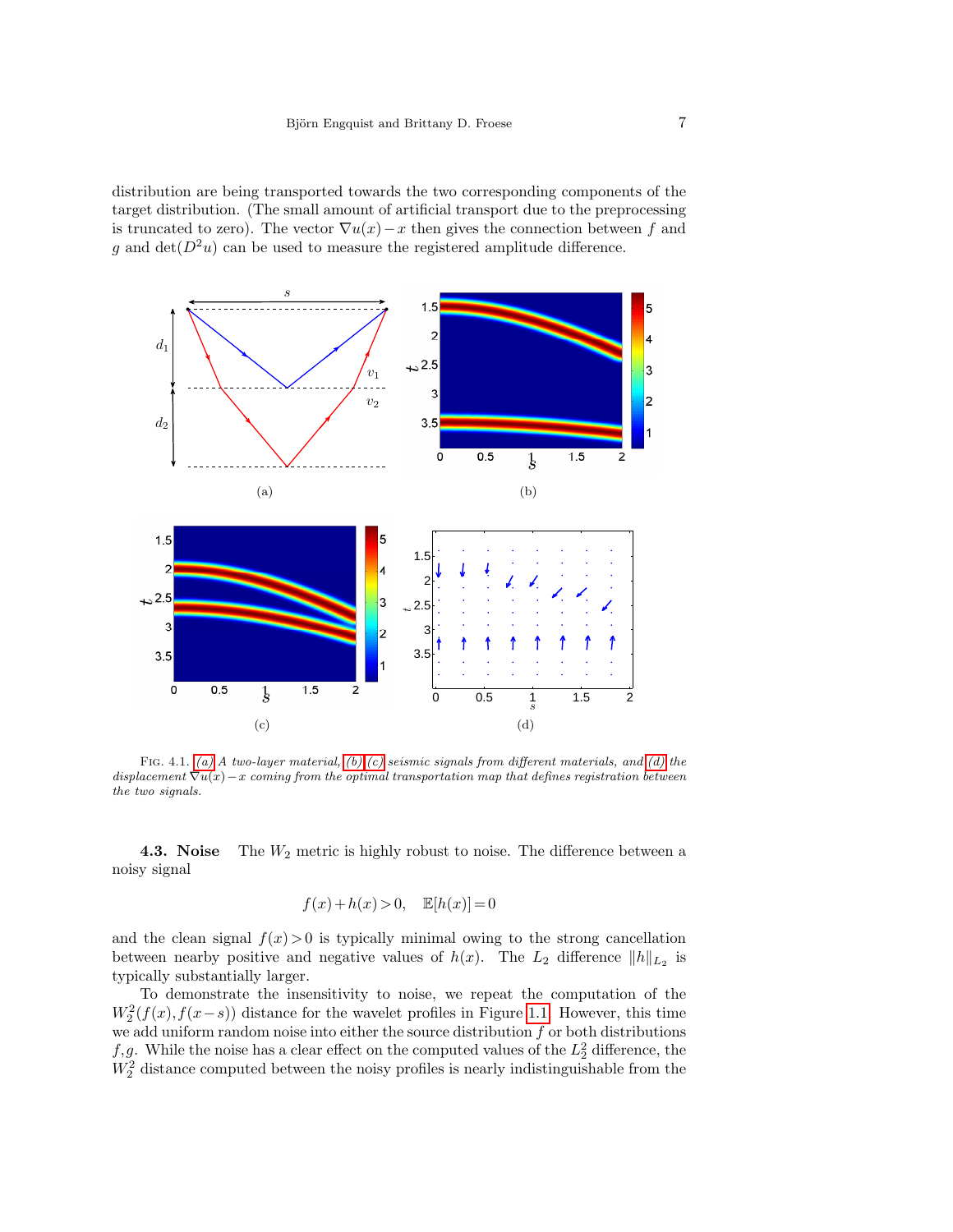<span id="page-7-4"></span><span id="page-7-3"></span><span id="page-7-2"></span><span id="page-7-1"></span>

<span id="page-7-8"></span><span id="page-7-7"></span><span id="page-7-6"></span><span id="page-7-5"></span><span id="page-7-0"></span>FIG. 4.2. Distances between profiles in Figure [4.1.](#page-2-3) Cross-sections of  $(a)$ , $(b)$   $L_2^2$  and  $(c)$ , $(d)$   $W_2^2$  for  $d_2 = 0.5$ ,  $v_2 = 1.5$ . Cross-sections of  $(e)$ , $(f)$   $L_2^2$  and  $(g)$ , $(h)$   $W_2^2$  for  $v_1 = 1$ ,  $v_2 = 1.5$ .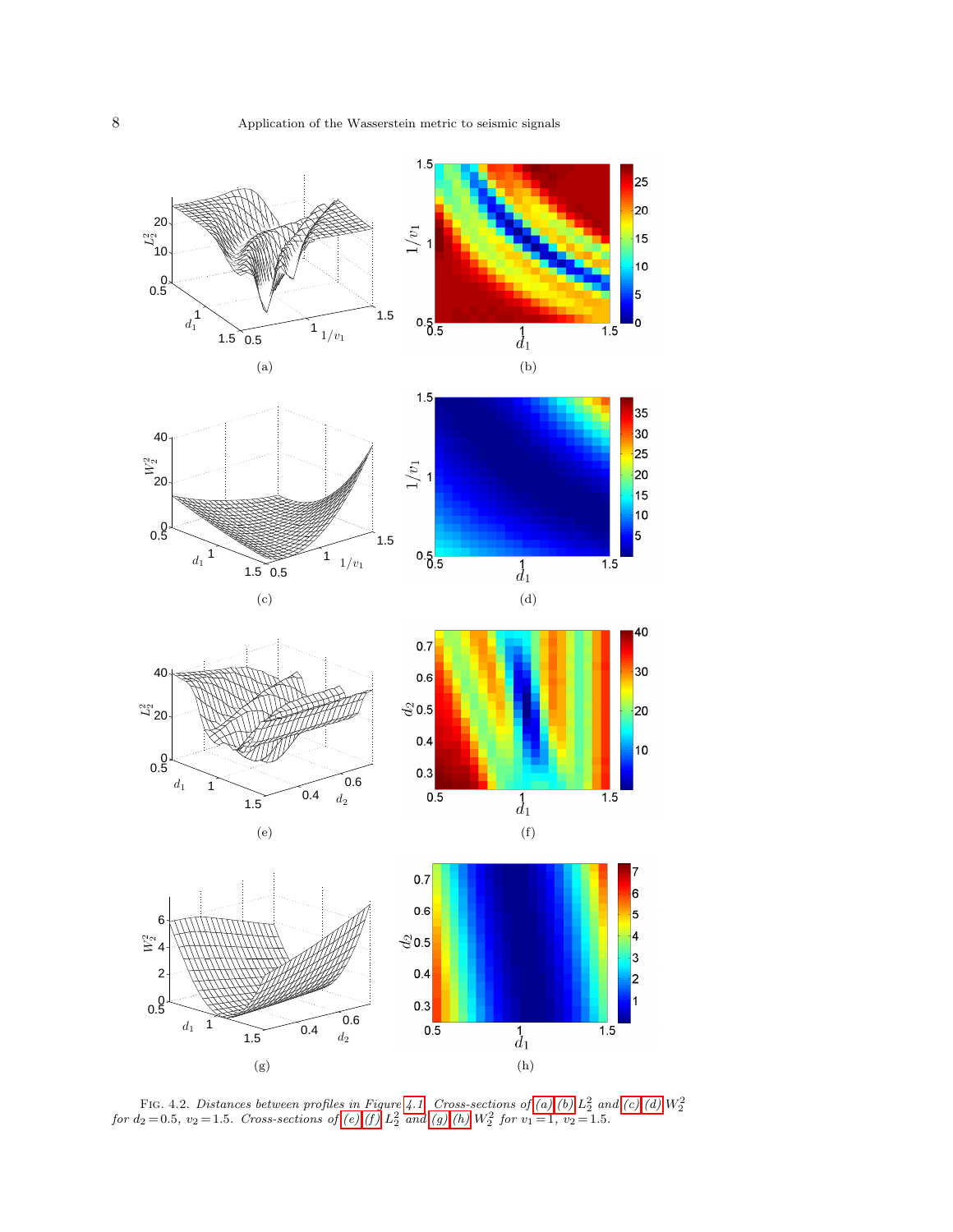original setting; see Figure [4.3.](#page-8-0) For clarity, we restrict this presentation to one dimension, but similar results are observed when we introduce noise into two-dimensional distributions.

<span id="page-8-2"></span><span id="page-8-1"></span>

<span id="page-8-5"></span><span id="page-8-4"></span><span id="page-8-3"></span><span id="page-8-0"></span>FIG. 4.3. [\(a\)](#page-8-1) Sample noisy profiles  $f(x)$  and  $g(x)$ . The distances between  $f(x)$  and  $g(x)$ measured by [\(b\)](#page-8-2)  $L_2^2(f,g)$ , and [\(c\)](#page-8-3)  $W_2^2(f^+,g^+)+W_2^2(f^-,g^-)$ . Enlarged view of a portion of the [\(d\)](#page-8-4)  $L_2^2(f,g)$ , and [\(e\)](#page-8-5)  $W_2^2(f^+,g^+) + W_2^2(f^-,g^-)$  distances.